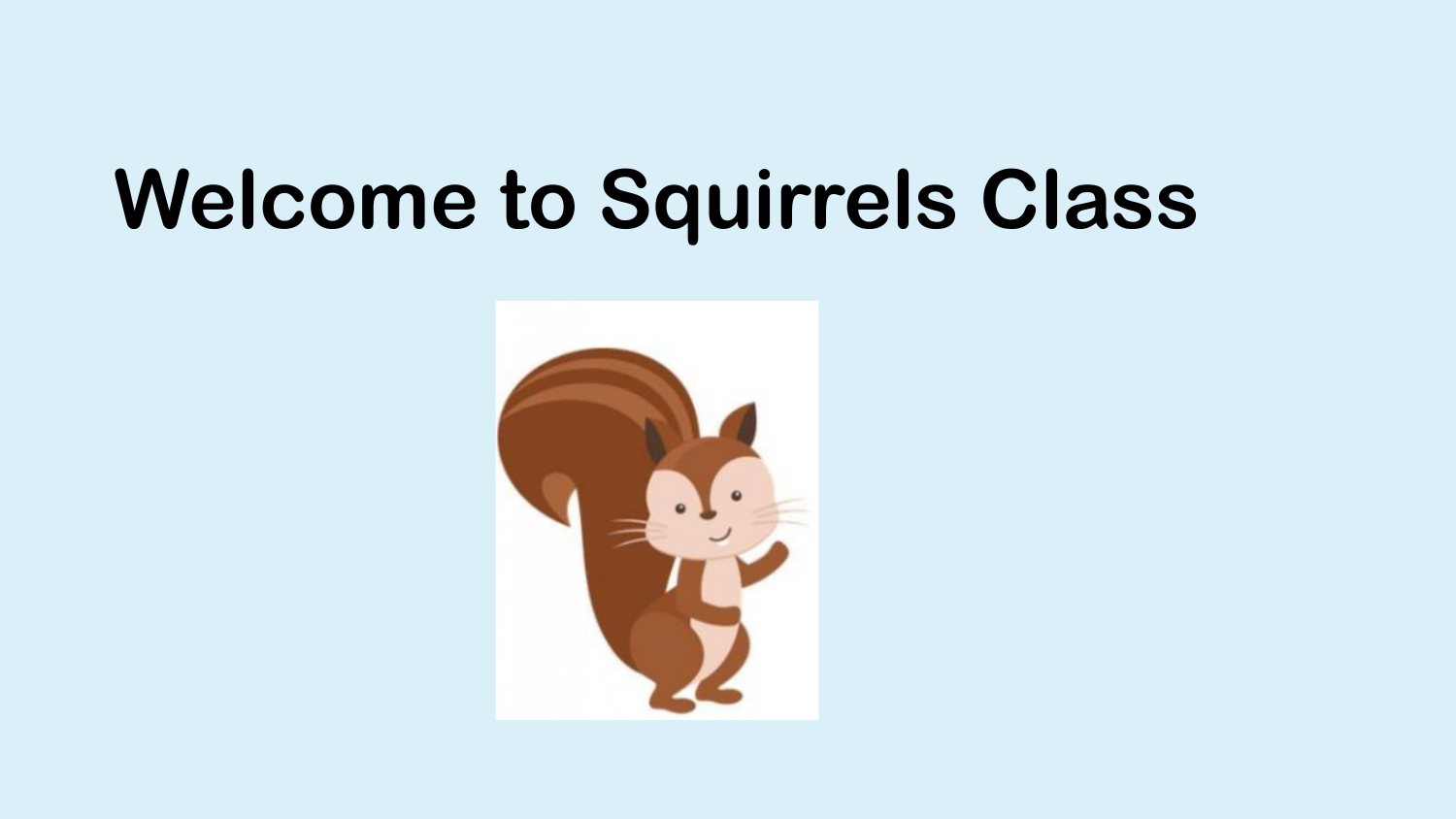#### **Who is in our Class?**

#### **Class Teachers:**

**Mrs Johnson – teaches on a Monday and Tuesday and is in school as the school SENCO on a Wednesday and Thursday.** 

**Ms Osborne - teaches in class on a Wednesday, Thursday and Friday.** 

#### **Class Teaching Assistant:**

**Mrs Clarke – is in class everyday**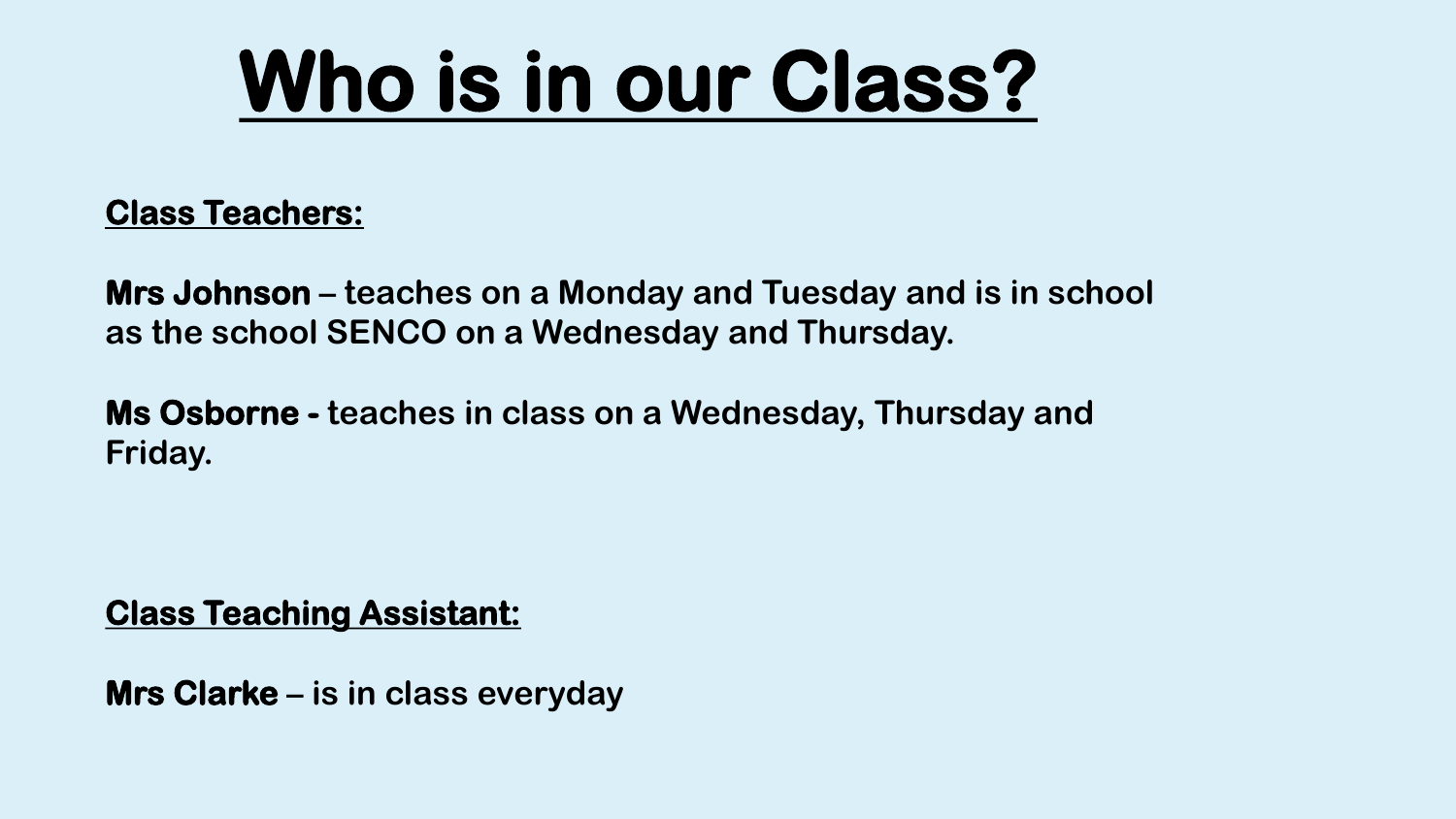### **Coming to school**

- **Squirrels class time for drop off is 8.35am but we will be by our classroom door from 8.30am. Children can come straight into class to wash hands and start their morning task.**
- **We take the register at 8.45am so you need to be in school by then or children will be marked as late.**
- **If you need to speak to one of us we are around in the morning but it is much easier if you send us a message on Dojo or pop in after school as mornings are always very busy!**
- **Pick up time for Squirrels class is 3.25pm and the children will come onto the playground with the teacher.**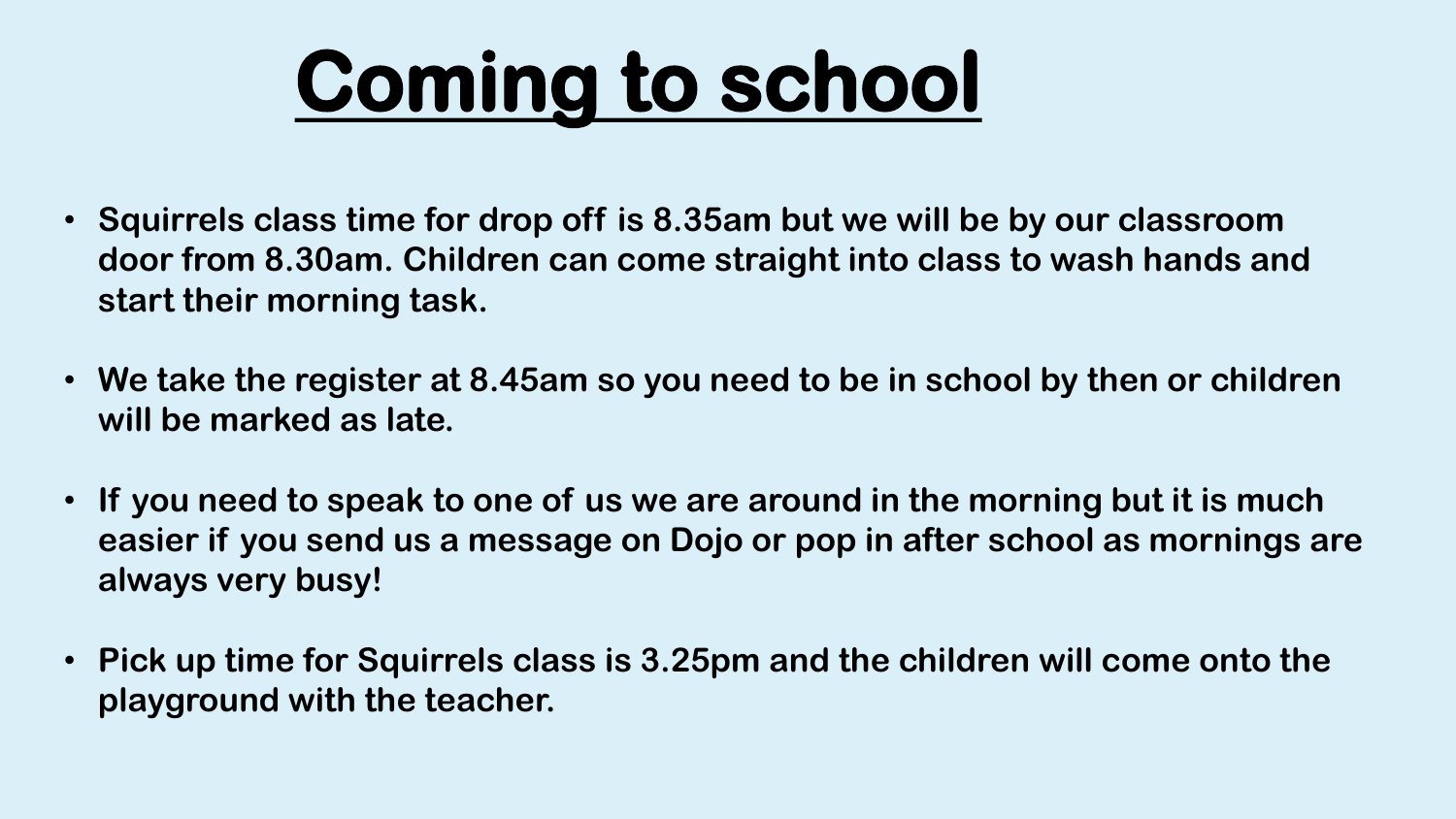#### **What do I need to bring with me?**

**Please provide your child with a named water bottle as we encourage children to drink water throughout the day.** 

**Book bags can be the traditional burgundy book bag or can be a ruck sack that can hang on their peg.**

**PE bags can now be brought into school and left on pegs. We will send them home at the end of each term to wash.** 

**Our PE days are every Tuesdays and Wednesdays.**

**PE kits consists of:**

- **Their coloured PE t-shirt**
- **Black or burgundy shorts / leggings / joggers**
- **School jumper / cardigan / fleece**
- **Trainers**



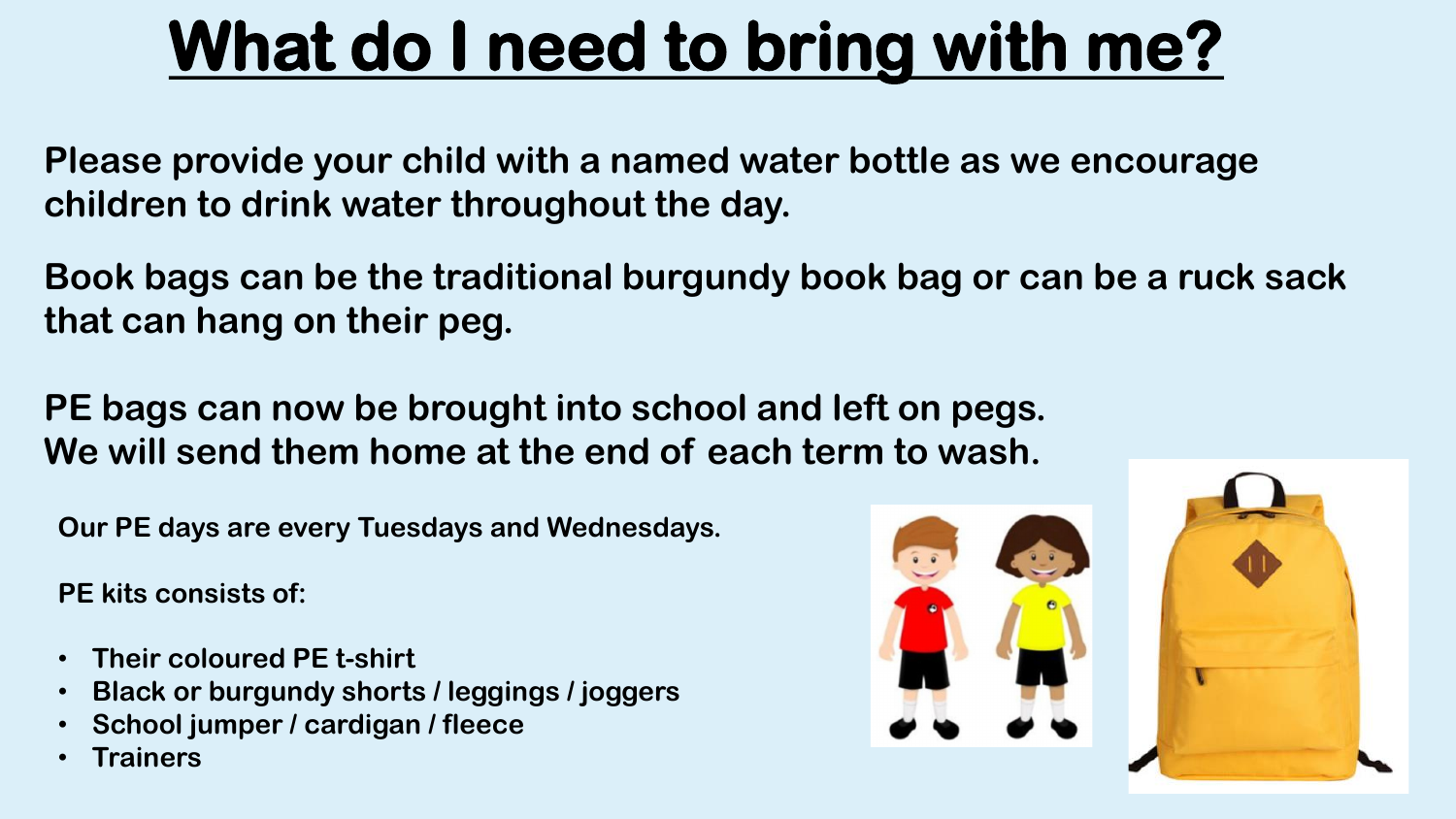## **Reading Books**

- **Children will now get a new reading book each time they finish one.**
- **They can change it everyday if they need to.**

•

- B**ooks & reading records need to be brought in everyday so we can update them when we hear children read.**
- **Children who read regularly at home make more progress and develop stronger literacy skills. We can't emphasise enough how important reading at home is.**



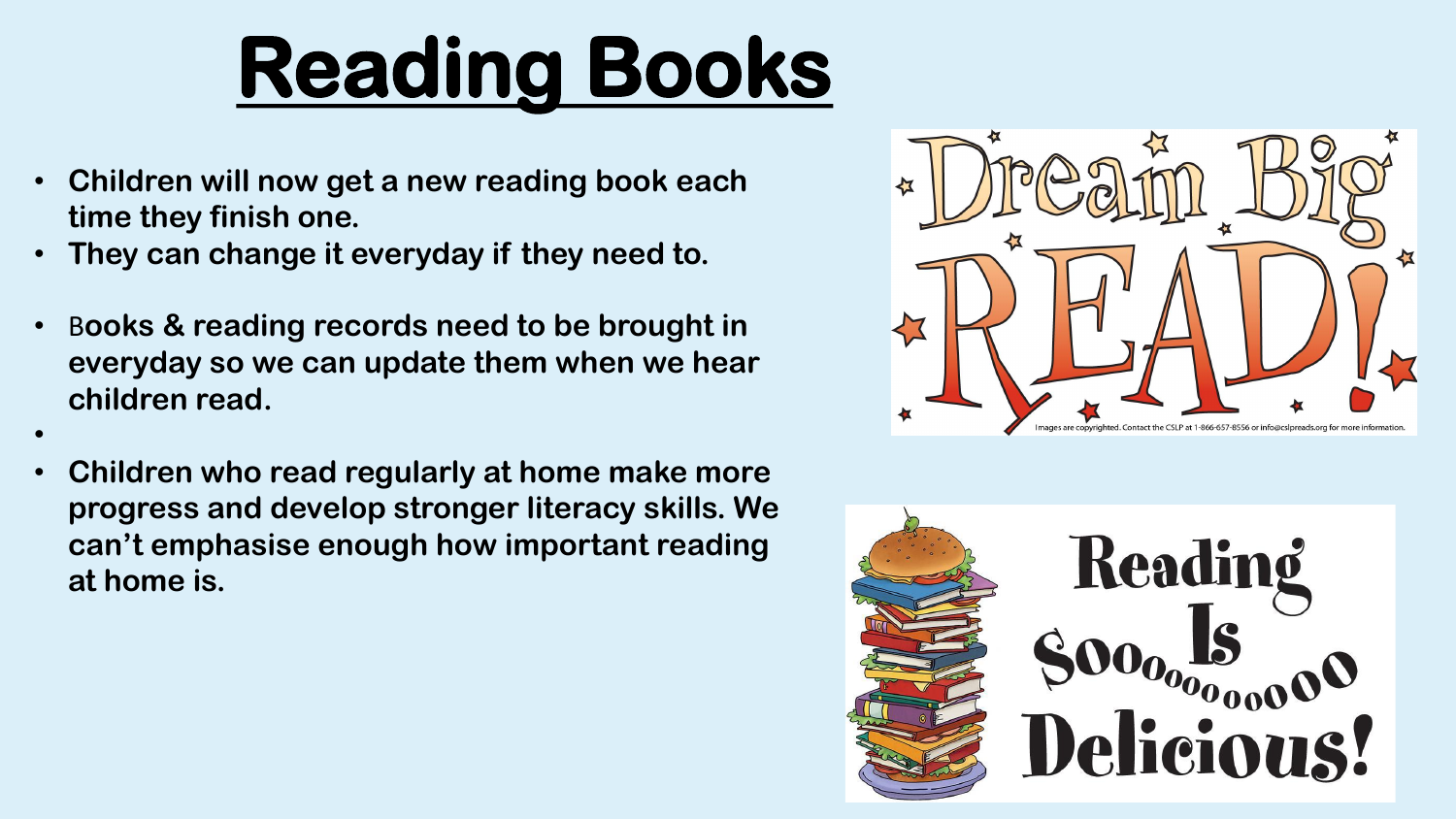

**We would your child to read to an adult every night where possible. If you are unable to do this, why not share a book together!**

| <b>Student A Reads</b>                                              | <b>Student B Reads</b>                                          | <b>Student C Reads</b>                                              |
|---------------------------------------------------------------------|-----------------------------------------------------------------|---------------------------------------------------------------------|
| 20 minutes per day.                                                 | $\Phi_{\mathbf{q}}^{\mathbf{q}}\Phi$<br>5 minutes per day.      | ÷<br>1 minute per day                                               |
| 3,600 minutes per school year.                                      | $\sigma_{\rm eff}^{\rm R}$<br>900 minutes per school year.      | 180 minutes per school year.<br>٠                                   |
| 1,800,000 words per year.                                           | 282,000 words per year.<br>$\Phi_{\mathbf{q}}^{\mathbf{q}}\Phi$ | 8,000 words per year.<br>٠                                          |
|                                                                     |                                                                 |                                                                     |
|                                                                     |                                                                 |                                                                     |
|                                                                     |                                                                 |                                                                     |
|                                                                     |                                                                 |                                                                     |
|                                                                     |                                                                 |                                                                     |
| Scores in the 90 <sup>th</sup> percentile on<br>standardized tests. | Scores in the 50th percentile on<br>standardized tests.         | Scores in the 10 <sup>th</sup> percentile on<br>standardized tests. |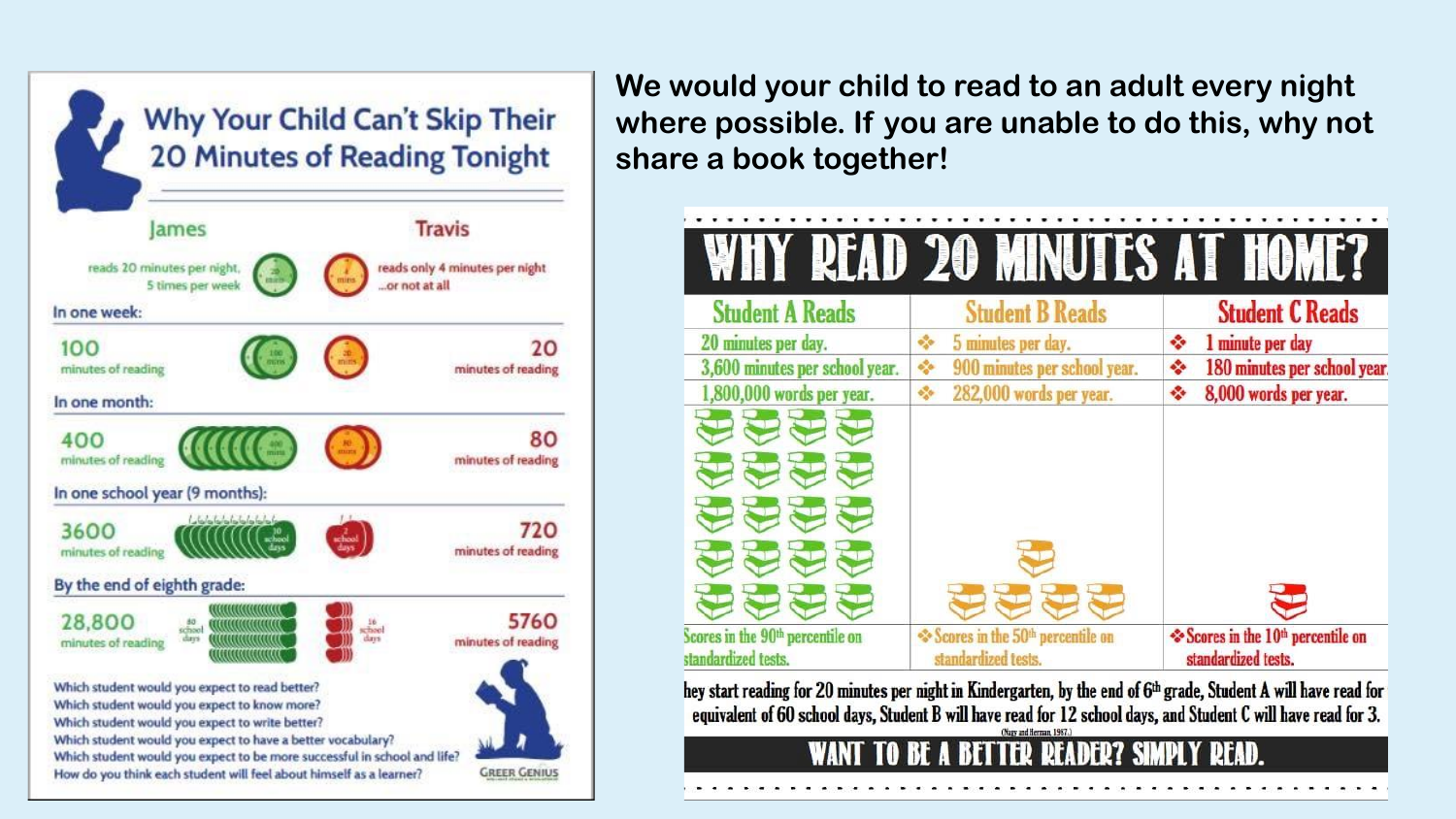# **Spellings**

• **Spellings will be set on a Friday.** 

| <b>Year 1 and 2 Common Exception Words</b>                                                                                                                                                                                                                                                                                                                          |                                                                                                                                                                                                                                                                                                                                                                                                                                                                                                                                                                                                                 |  |
|---------------------------------------------------------------------------------------------------------------------------------------------------------------------------------------------------------------------------------------------------------------------------------------------------------------------------------------------------------------------|-----------------------------------------------------------------------------------------------------------------------------------------------------------------------------------------------------------------------------------------------------------------------------------------------------------------------------------------------------------------------------------------------------------------------------------------------------------------------------------------------------------------------------------------------------------------------------------------------------------------|--|
| Year 1<br>they<br>the<br>one<br>be<br>once<br>$\alpha$<br>do<br>he<br>ask<br>friend<br>me<br>to<br>she<br>school<br>today<br>of<br>we<br>put<br>said<br>push<br>no<br>pull<br>go<br>says<br>full<br><b>SO</b><br>are<br>by<br>house<br>were<br>my<br>was<br>our<br>here<br>is<br>there<br>his<br>where<br>has<br>T<br>love<br>come<br>you<br>some<br>your<br>twinkl | Year 2<br>plant<br>clothes<br>door<br>gold<br>hold<br>path<br>floor<br>busy<br>told<br>bath<br>people<br>poor<br>because<br>hour<br>water<br>every<br>find<br>again<br>great<br>move<br>kind<br>break<br>half<br>prove<br>mind<br>steak<br>improve<br>money<br>behind<br>Mr<br>pretty<br>sure<br>child<br>beautiful<br>Mrs<br>sugar<br>children<br>after<br>parents<br>eye<br>wild<br>could<br>Christmas<br>fast<br>climb<br>should<br>last<br>everybody<br>would<br>most<br>past<br>even<br>only<br>who<br>father<br>whole<br>both<br>class<br>old<br>any<br>grass<br>cold<br>pass<br>many<br>www.twinkl.co.uk |  |

- **These spellings maybe spellings linked to their phonics and some maybe the year group's common exception words.**
- **We will test the spellings on Wednesday.**
- **Please encourage your child to practise spellings in their spellings books.**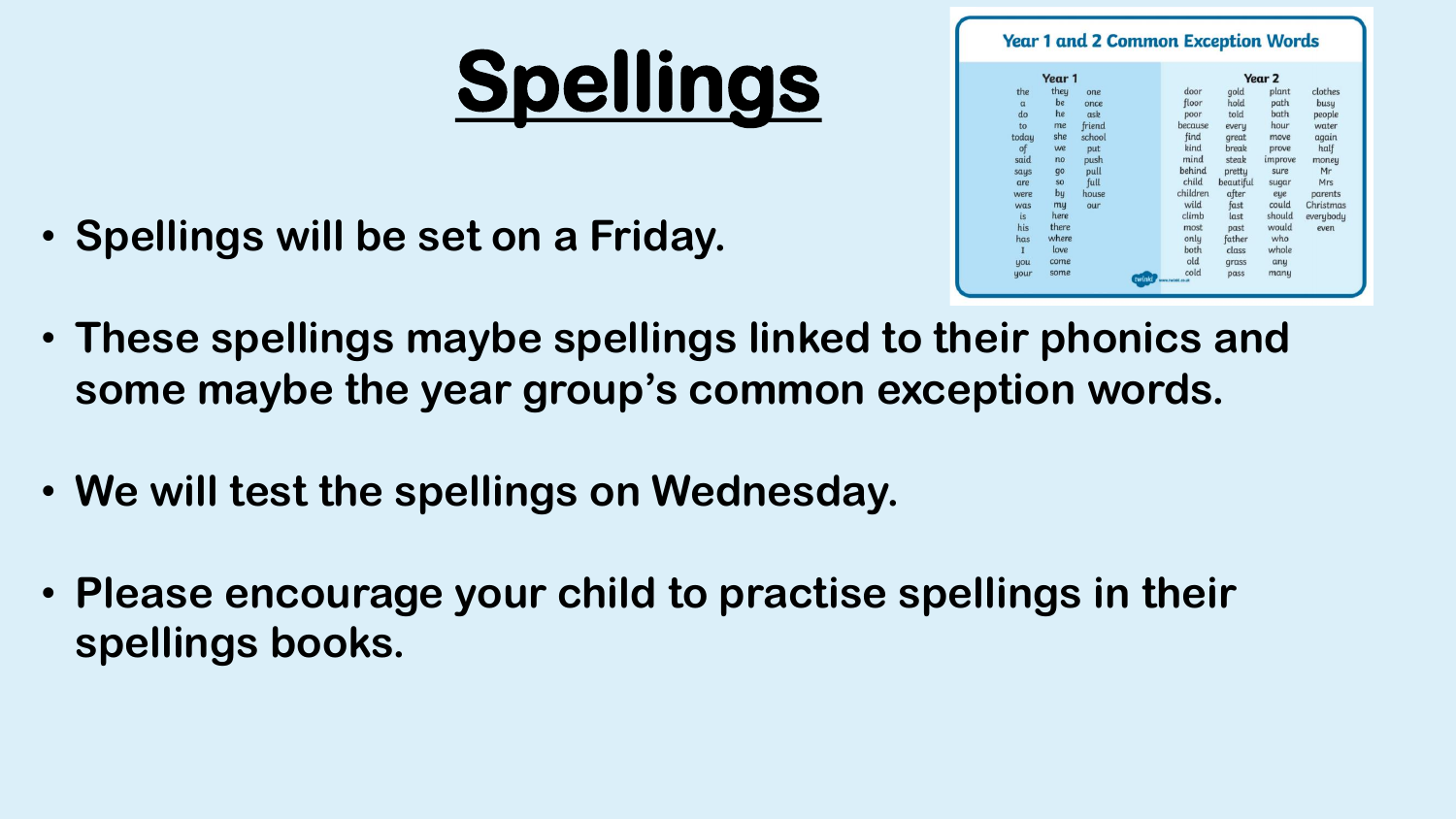### **Reading buddies**

**In Squirrels Class we will be sending home a reading buddy with each child.** 

**We will also hold a special I Love Reading evening where children are invited back to school for a bedtime story.** 

**More information will come home about our reading buddies & evenings in the next few weeks!**

**Please encourage your children to read to their reading buddy and share pictures of them on the Class Dojo page.** 

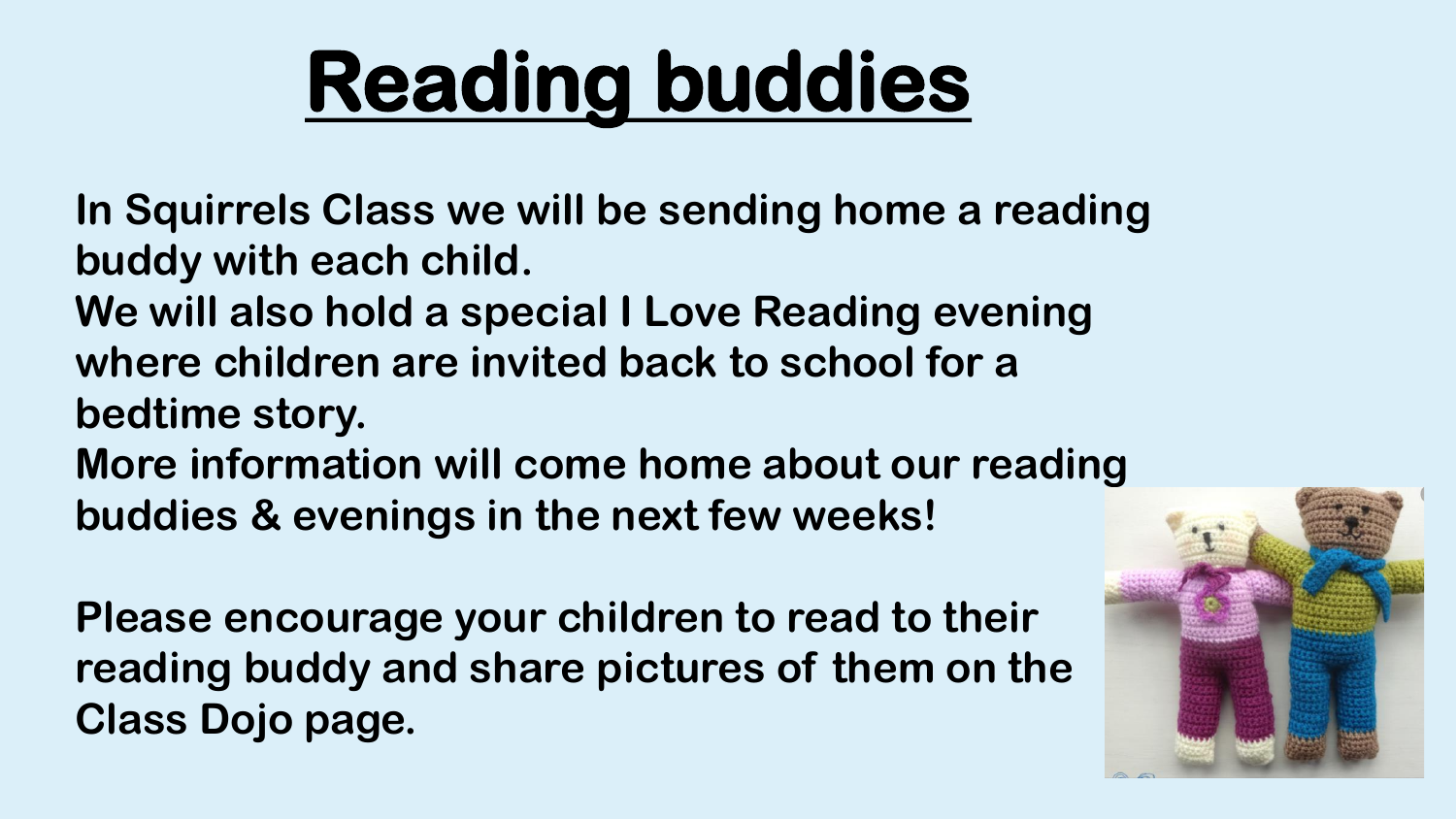## **Maths Monkey**

- **The Maths Monkey will go home with a child who has shown resilience and perseverance within our maths lessons over the week.**
- **The Monkey will go home on a Friday and will need to be returned the following Tuesday (so that he/she can be put in quarantine until the next visit).**
- **Please encourage your child to teach the monkey new maths skills and share this in the book sent home.**

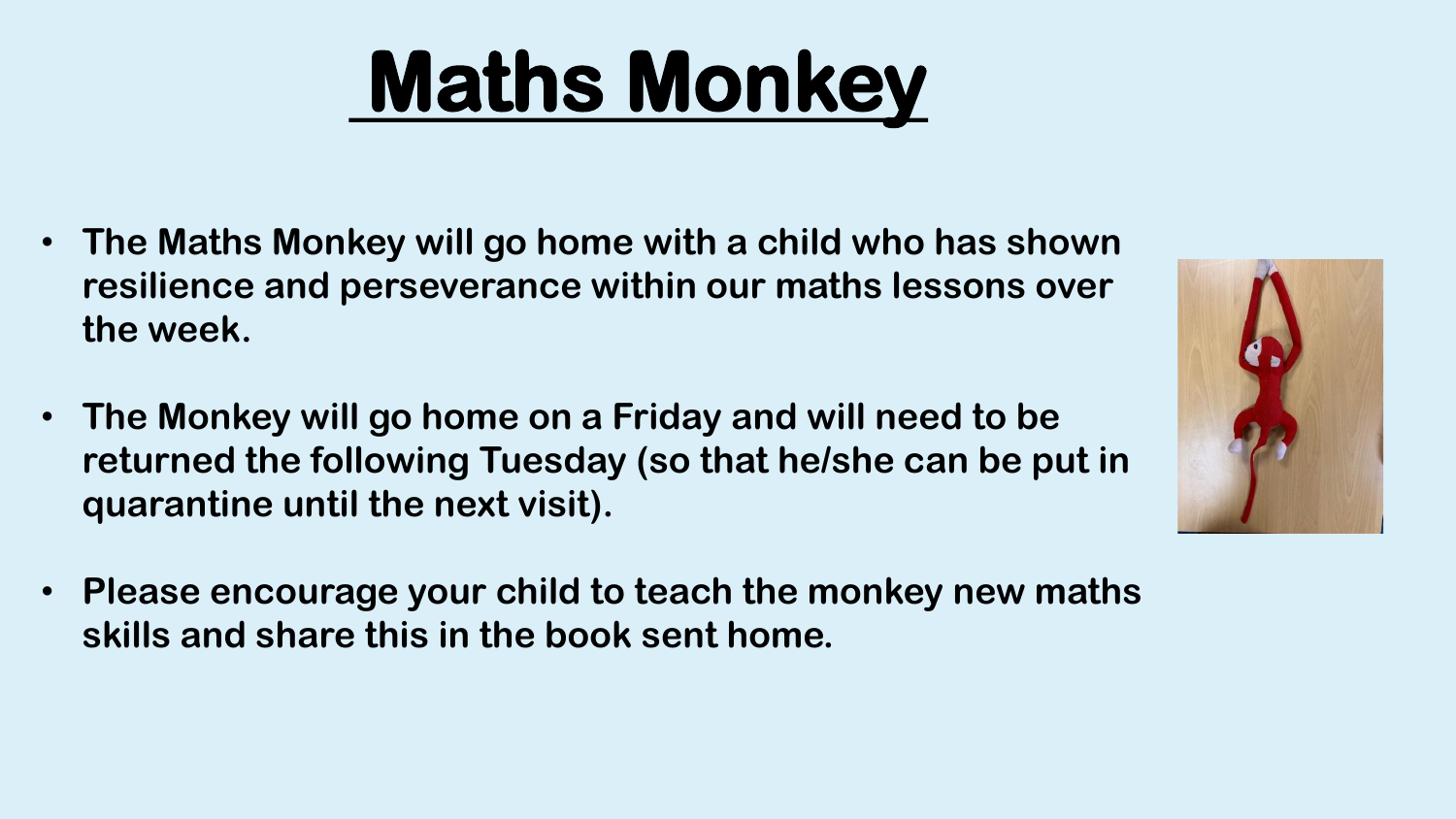#### **Homework**

**Homework will go out once a term and is a 'Pick and Mix' style homework.**

**We are keeping our fingers crossed to invite all parents in to school to share all the wonderful work. If this is not possible we will share this work via the Class Dojo page. We'll keep you updated.** 

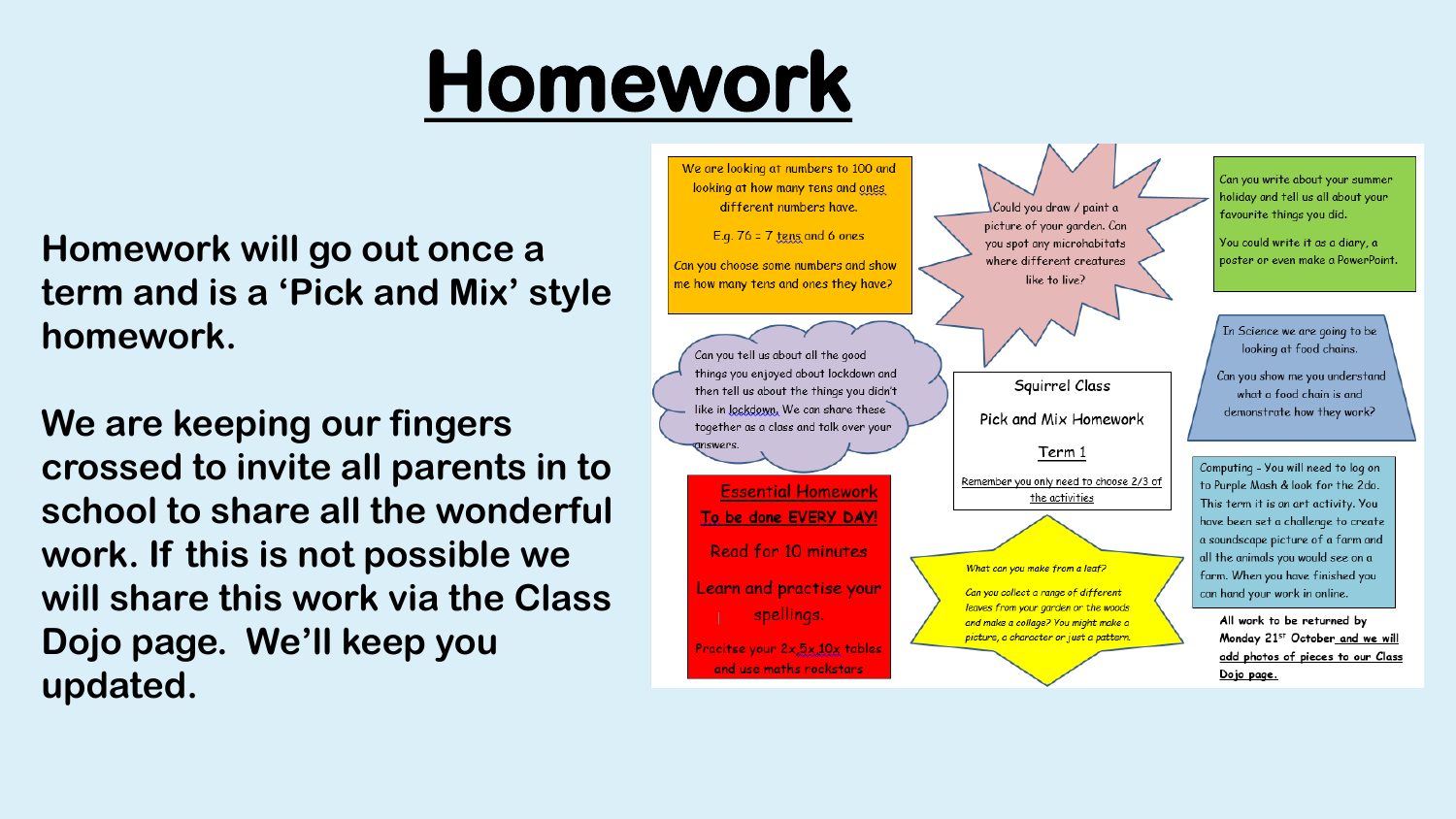



**As far as we know SATS tests will be in May 2022.** 

**We will meet later in the year to discuss this and give you more information on these assessments.** 

**Please don't worry about these as we make sure the children are as relaxed as possible about them and they are not at all scary (in fact most children have a brilliant week as we have lots of treats and complete lots of fun activities!)**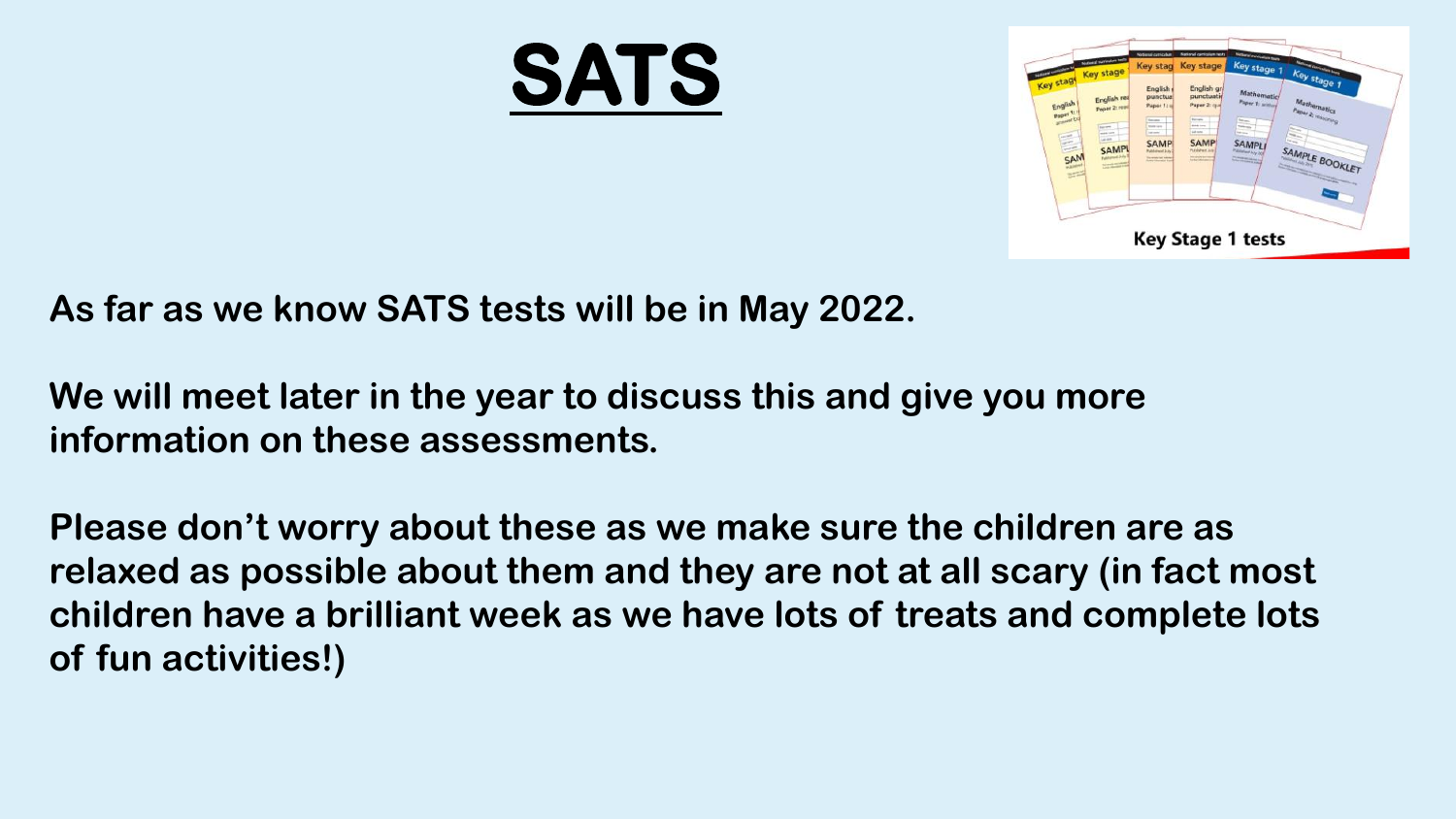#### **Phonics Screen**

**Children usually sit the phonics screen in Year 1 in June.** 

**However due to Covid 19, all Year 2 children will be sitting the phonics screen in Autumn Term. As we know more information we will keep you informed and will make sure all children are prepared.**

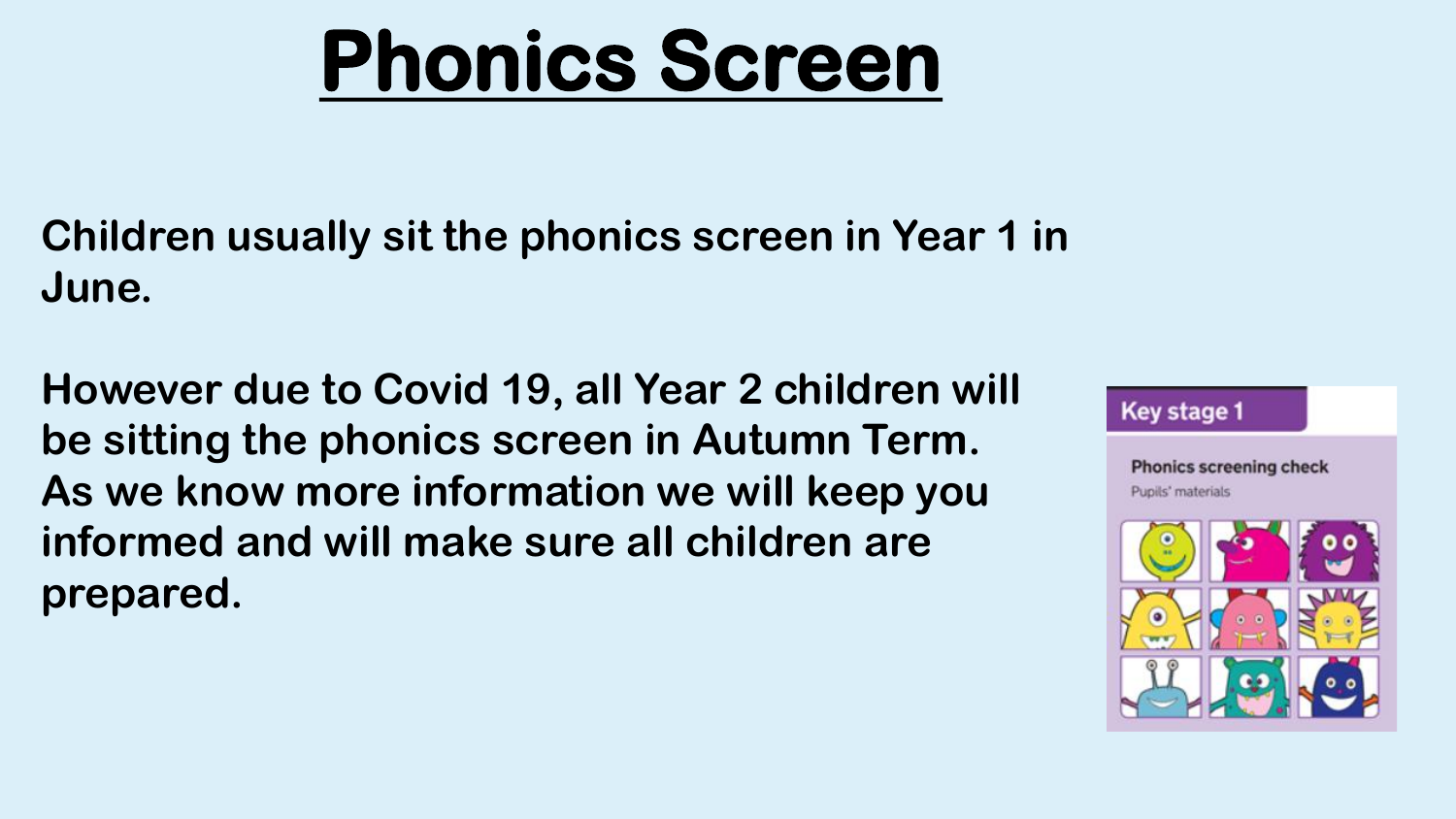

**Our maths learning follows a clear road map for the year.**

**This highlights all the skills we cover.**

**This year we have adapted our learning journey to take into account some of our missed learning.** 

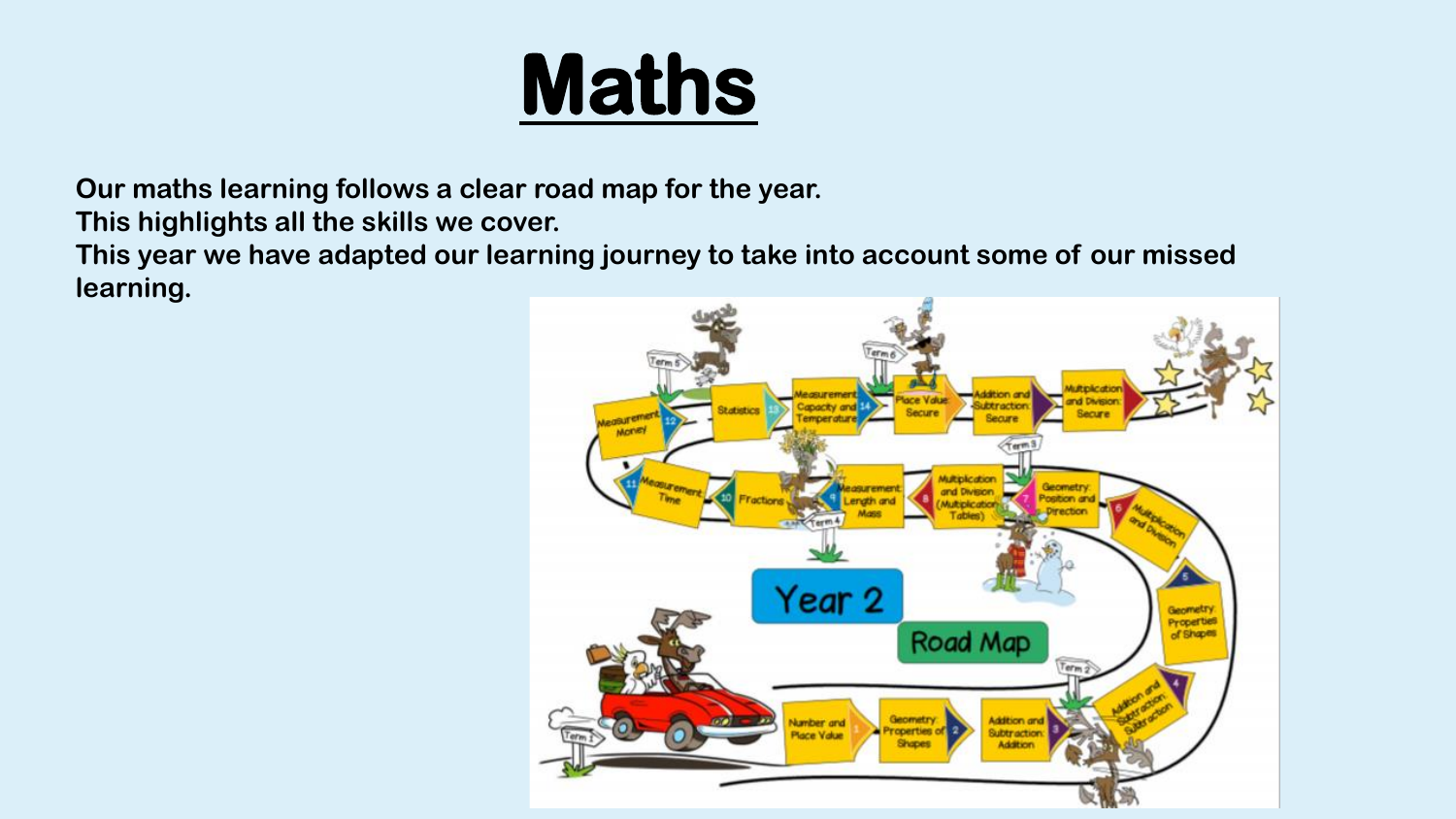#### **Maths**



#### **All children have a TT Rock Stars account – we will send home their logins and password.**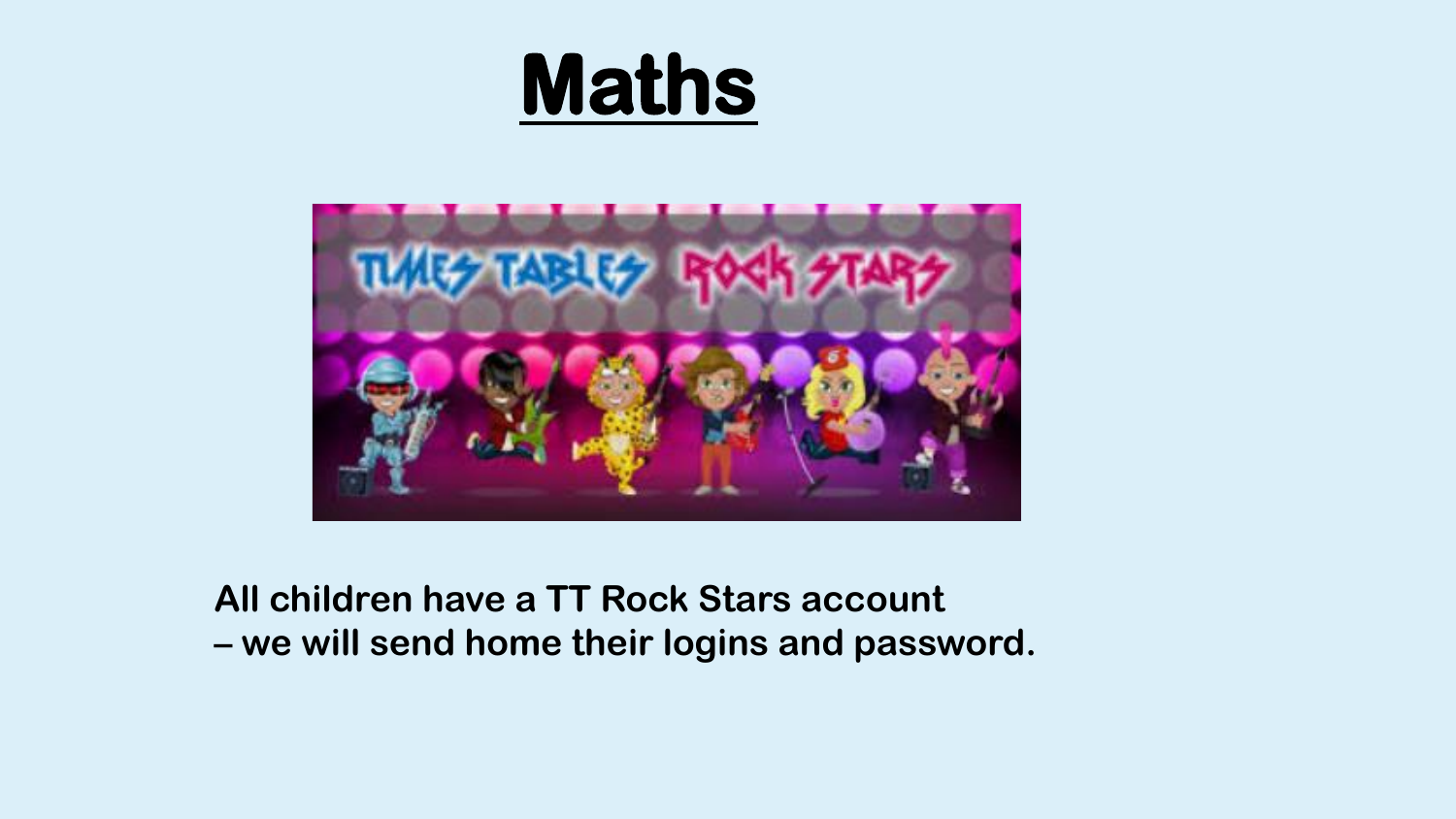### **Maths – key ideas**

**Multiplication** 

How can you find the answer?

Count in steps of twos,

fives and tens (forwards)

and backwards!)

Use objects to help

you multiply

 $5 \times 3 = ?$ 

Use a number line

 $4 \times 2 = ?$ 

012345678910

twinkl

Draw groups or an array

**Repeated addition** 

 $5 \times 5 = ?$ 

0 5 10 15 20 25